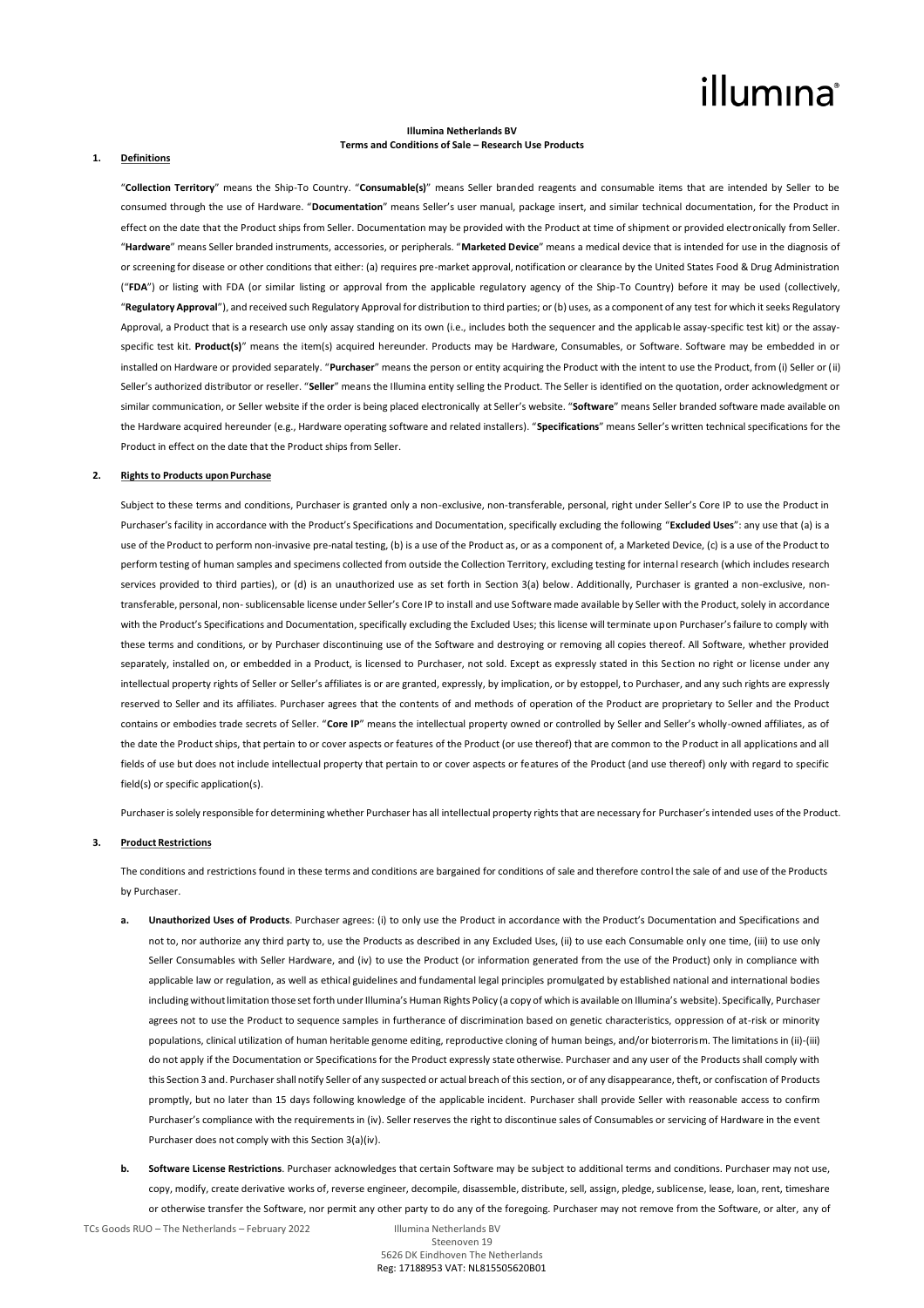the trademarks, trade names, logos, patent or copyright notices or markings, or add any other notices or markings to the Software. Purchaser may not (and may not attempt to) defeat, avoid, by-pass, remove, deactivate or otherwise circumvent any protection mechanisms in the Software including without limitation any such mechanism used to restrict or control the functionality of the Software.

**c. Third Party Code**. Purchaser acknowledges that certain Software may be subject to additional terms and conditions. To the extent third party code is included in Software and any term or condition of a third party license applicable to such third party code directly conflicts with the terms and conditions set forth herein, the applicable term(s) or condition(s) of that third party license will be applicable only to that third party code and only to the extent necessary to remove the conflict.

### **4. Regulatory**

The Product is labeled "For Research Use Only. Not for use in diagnostic procedures" or with a similar labeling statement. Purchaser acknowledges that (i) the Product has not been approved, cleared, or licensed by the United States Food and Drug Administration or any other regulatory entity whether foreign or domestic for any specific intended use, whether research, commercial, diagnostic, or otherwise, and (ii) Purchaser must ensure it has any regulatory approvals that are necessary for Purchaser's intended uses of the Product.

Illumina intends that its products be used only in a lawful and ethical manner. Purchaser agrees to comply with all applicable laws, regulations, and ethical guidelines promulgated by established national and international ethical bodies when using, maintaining, and disposing of the Product and the information generated from the use of the Product.

# **5. Limited Liability**

TO THE EXTENT PERMITTED BY LAW, IN NO EVENT SHALL SELLER OR ITS SUPPLIERS BE LIABLE TO PURCHASER OR ANY THIRD PARTY FOR COSTS OF PROCUREMENT OF SUBSTITUTE PRODUCTS OR SERVICES, LOST PROFITS, DATA OR BUSINESS, OR FOR ANY INDIRECT, SPECIAL, INCIDENTAL, EXEMPLARY, CONSEQUENTIAL (GEVOLGSCHADE), OR PUNITIVE DAMAGES (SCHADEVERGOEDINGEN) OF ANY KIND ARISING OUT OF OR IN CONNECTION WITH, WITHOUT LIMITATION, THE SALE OF THE PRODUCT, ITS USE, SELLER'S PERFORMANCE OR ANY OF THESE TERMS AND CONDITIONS, HOWEVER ARISING OR CAUSED AND ON ANY THEORY OF LIABILITY (WHETHER IN CONTRACT, TORT (INCLUDING NEGLIGENCE), STRICT LIABILITY OR OTHERWISE).

TO THE EXTENT PERMITTED BY LAW, SELLER'S TOTAL AND CUMULATIVE LIABILITY TO PURCHASER OR ANY THIRD PARTY ARISING OUT OF OR IN CONNECTION WITH THESE TERMS AND CONDITIONS, INCLUDING WITHOUT LIMITATION, THE PRODUCT (INCLUDING USE THEREOF) AND SELLER'S PERFORMANCE, WHETHER IN CONTRACT, TORT (INCLUDING NEGLIGENCE), STRICT LIABILITY OR OTHERWISE, SHALL IN NO EVENT EXCEED THE AMOUNT PAID TO SELLER FOR THE PARTICULAR PRODUCT CONTAINED IN THE PARTICULAR ORDER THAT DIRECTLY CAUSED THE LIABILITY.

## **6. Limitations on Warranties**

TO THE EXTENT PERMITTED BY LAW AND SUBJECT TO THE EXPRESS PRODUCT WARRANTY MADE IN THESE TERMS AND CONDITIONS SELLER MAKES NO (AND EXPRESSLY DISCLAIMS ALL) WARRANTIES, EXPRESS, IMPLIED OR STATUTORY, WITH RESPECT TO THE PRODUCT, INCLUDING WITHOUT LIMITATION, ANY IMPLIED WARRANTY OF MERCHANTABILITY, FITNESS FOR A PARTICULAR PURPOSE, NONINFRINGEMENT, OR ARISING FROM COURSE OF PERFORMANCE, DEALING, USAGE OR TRADE. WITHOUT LIMITING THE GENERALITY OF THE FOREGOING, SELLER MAKES NO CLAIM, REPRESENTATION, OR WARRANTY OF ANY KIND AS TO THE UTILITY OF THE PRODUCT FOR PURCHASER'S INTENDED USES.

#### **7. Product Warranty**

All warranties are personal to the Purchaser and may not be transferred or assigned to a third-party, including an affiliate of Purchaser. All warranties are facility specific and do not transfer if the Product is moved to another facility of Purchaser, unless Seller conducts such move. The warranties described in these terms and conditions exclude any stand-alone third party goods that may be acquired or used with the Products.

- **a. Warranty for Consumables**. Seller warrants that Consumables, other than custom Consumables, will conform to their Specifications until the later of (i) 3 months from the date of shipment from Seller, or (ii) any expiration date or the end of the shelf-life pre-printed on such Consumable by Seller, but in either event, no later than 12 months from the date of shipment. With respect to custom Consumables (i.e., Consumables made to specifications or designs made by Purchaser or provided to Seller by, or on behalf of, Purchaser), Seller only warrants that the custom Consumables will be made and tested in accordance with Seller's standard manufacturing and quality control processes. Seller makes no warranty that custom Consumables will work as intended by Purchaser or for Purchaser's intended uses.
- **b. Warranty for Hardware**. Seller warrants that Hardware, other than Upgraded Components, will conform to its Specifications for a period of 12 months after its shipment date from Seller unless the Hardware includes Seller provided installation in which case the warranty period begins on the date of installation or 30 days after the date the Hardware was delivered, whichever occurs first ("**Base Hardware Warranty**"). "**Upgraded Components**" means Seller provided components, modifications, or enhancements to Hardware provided pursuant to the Base Hardware Warranty. Seller warrants that Upgraded Components will conform to their Specifications for a period of 90 days from the date the Upgraded Components are provided by Seller. Upgraded Components do not extend the Base Hardware Warranty unless the upgrade was conducted by Seller at Seller's facilities in which case the upgraded Hardware shipped to Purchaser comes with a new Base Hardware Warranty.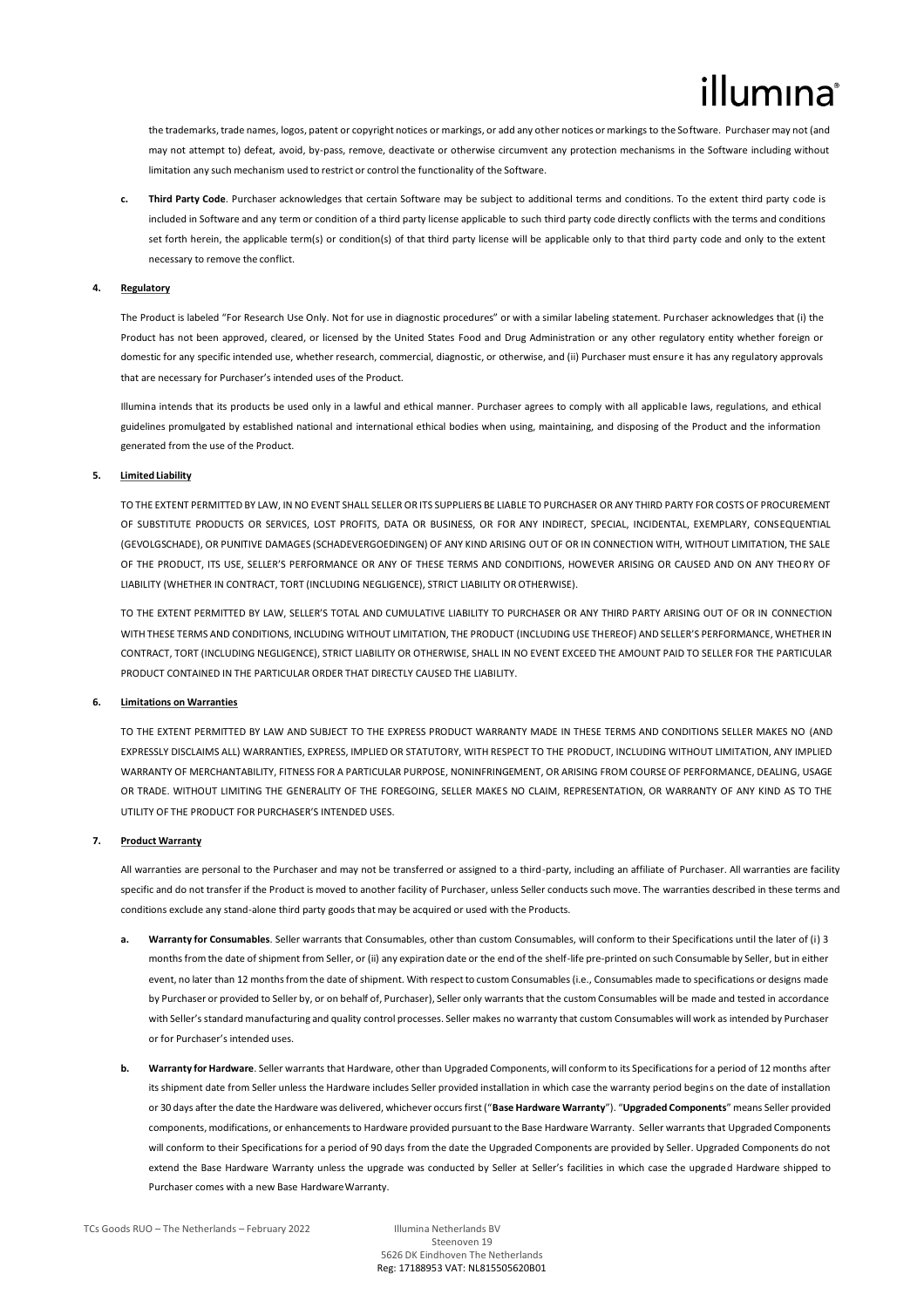# lumına

- **Exclusions from Warranty Coverage**. The foregoing warranties do not apply to the extent a non-conformance is due to (i) abuse, misuse, neglect, negligence, accident, improper storage, or use contrary to the Documentation or Specifications, (ii) use that is an Excluded Use, (iii) improper handling, installation, maintenance, or repair (other than if performed by Seller's personnel), (iv) unauthorized alterations, (v) Force Majeure events, or (vi) use with a third party's good (unless the Product's Documentation or Specifications expressly state such third party's good is for use with the Product).
- **d. Procedure for Warranty Coverage**. In order to be eligible for repair or replacement under this warranty Purchaser must (i) promptly contact Seller's support department to report the non-conformance, (ii) cooperate with Seller in confirming or diagnosing the non-conformance, and (iii) return the Product, transportation charges prepaid to Seller following Seller's instructions or, if agreed by Seller and Purchaser, grant Seller's authorized repair personnel access to the Product in order to confirm the non-conformance and make repairs.
- **e. Sole Remedy under Warranty**. Seller will, at its option, repair or replace non-conforming Product that is covered by this warranty, provided that Seller can reasonably identify and confirm such nonconformance. The warranty period for repaired or replaced Consumables is 90 days from the date of shipment, or the remaining period on the original Consumables warranty, whichever is later. Hardware may be repaired or replaced with functionally equivalent, reconditioned, or new Hardware or components (if only a component of Hardware is non-conforming). If the Hardware is replaced in its entirety, the warranty period for the replacement is 90 days from the date of shipment or the remaining period on the original Hardware warranty, whichever is later. If only a component is being repaired or replaced, the warranty period for such component is 90 days from the date of shipment or the remaining period on the original Hardware warranty, whichever ends later. The preceding states Purchaser's sole remedy and Seller's sole obligations under the warranty.

#### **8. Indemnification**

- **a. Indemnification by Seller**. Subject to these terms and conditions, including without limitation, the Exclusions to Seller's Indemnification Obligations (Section 8(b) below), the Conditions to Indemnification Obligations (Section 8(d) below), Seller shall (i) indemnify and hold harmless Purchaser against any thirdparty claim or action alleging that the Product when used in accordance with these terms and conditions infringes the valid and enforceable intellectual property rights of a third party, and (ii) pay all settlements entered into, and all final judgments and costs (including reasonable legal fees) awarded against Purchaser in connection with such infringement claim. If the Product or any part thereof, becomes, or in Seller's opinion may become, the subject of an infringement claim, Seller shall have the right, at its option, to (A) procure for Purchaser the right to continue using the Product, (B) modify or replace the Product with a substantially equivalent non-infringing substitute, or (C) require the return of the Product and terminate the rights, license, and any other permissions provided to Purchaser with respect to the Product and refund to Purchaser the depreciated value (as shown in Purchaser's official records) of the returned Product at the time of such return; provided that, no refund will be given for used-up or expired Consumables. This Section states the entire liability of Seller for any infringement of third party intellectual property rights.
- **b. Exclusions to Seller Indemnification Obligations**. For the avoidance of doubt, Seller has no obligation to defend, indemnify or hold harmless Purchaser for any infringement claim to the extent such infringement arises from: (i) use of the Product in any manner or for any Excluded Use, (ii) use of the Product in any manner not in accordance with the rights expressly granted to Purchaser under these terms and conditions, (iii) use of the Product in combination with any third party products, materials, or services (unless the Product's Documentation or Specifications expressly state such third party's good is for use with the Product), (iv) use of the Product to perform any assay or other process not supplied by Seller, (v) Seller's compliance with specifications or instructions forsuch Product furnished by, or on behalf of, Purchaser, or (vi) Purchaser's breach of any of these terms and conditions, (vii) use of stand-alone third party goods that may be acquired or used with the Products (each of (i) – (vii), is referred to as an "**Excluded Claim**").
- **c. Indemnification by Purchaser**. Purchaser shall defend, indemnify and hold harmless Seller, its affiliates, their non-affiliate collaborators and development partners that contributed to the development of the Product, and their respective officers, directors, representatives and employees against any claims liabilities, damages, fines, penalties, causes of action, and losses of any and every kind (including reasonable legal fees), including without limitation, personal injury or death claims, and infringement of a third party's intellectual property rights, resulting from, relating to, or arising out of any Excluded Claim.
- **d. Conditions to Indemnification Obligations**. The parties' indemnification obligations are conditioned upon the party seeking indemnification (i) promptly notifying the other party in writing of such claim or action, (ii) giving the other party exclusive control and authority over the defense and settlement of such claim or action, (iii) not admitting infringement of any intellectual property right without prior written consent of the other party, (iv) not entering into any settlement or compromise of any such claim or action without the other party's prior written consent, and (v) providing reasonable assistance to the other party in the defense of the claim or action; provided that, the indemnifying party reimburses the indemnified party for its reasonable outof-pocket expenses incurred in providing suchassistance.

#### **9. Payment Terms**

Seller will invoice upon shipment. Subject to Seller's credit review of Purchaser (following which Seller shall inform Purchaser of applicable payment terms), all payments are due within 30 days of the date of the invoice. All amounts due shall be paid in the currency found on the invoice. If payment is made by wire or other electronic funds transfer, Purchaser is solely responsible for any bank or other fees charged, and will reimburse Seller for any such fees. If any payment is not made by the due date Seller may exercise all rights and remedies available by law.

Purchaser shall pay for all costs (including reasonable attorneys' fees) incurred by Seller in connection with the collection of late payments. Each purchase order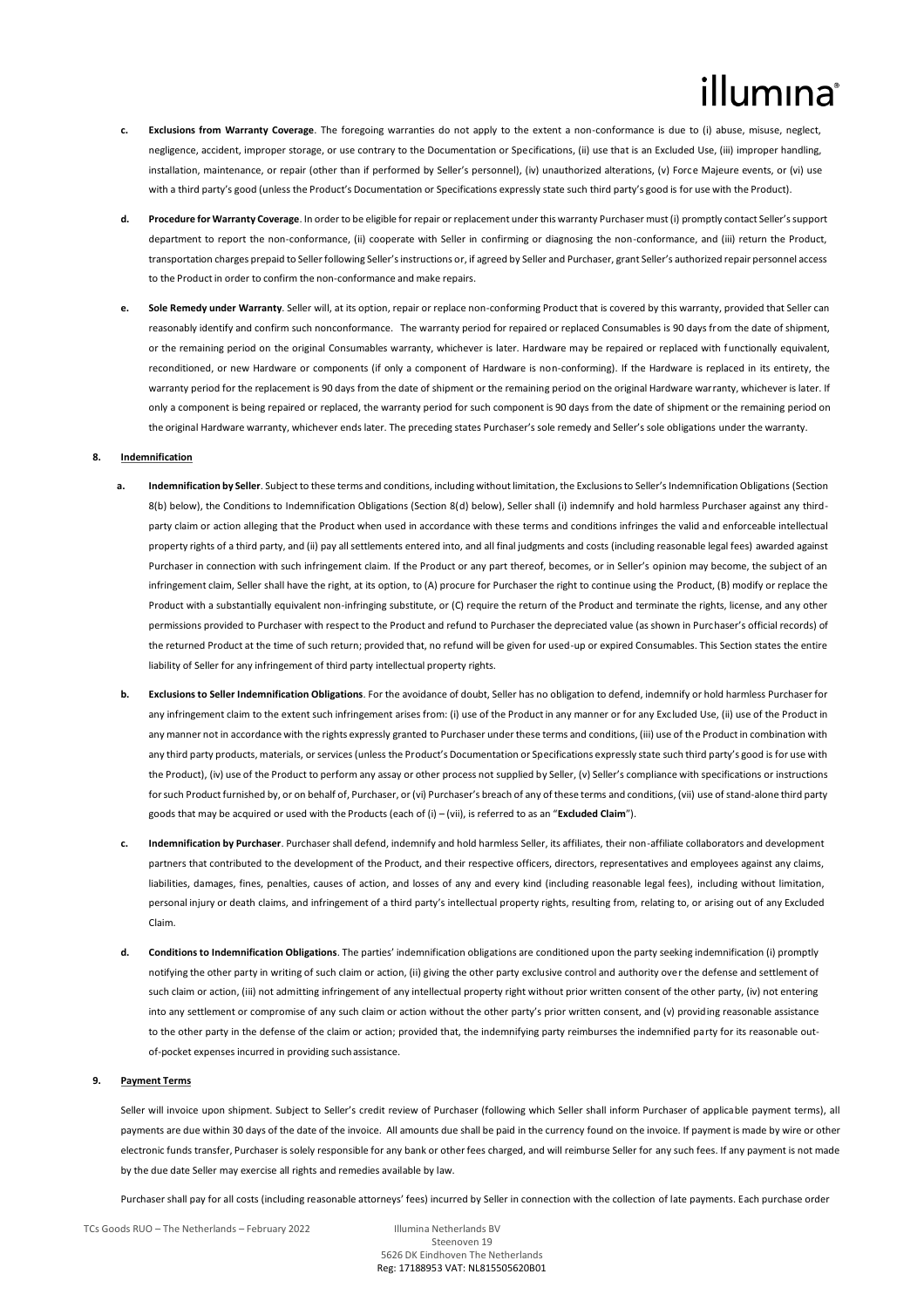is a separate, independent transaction, and Purchaser has no right of set-off against other purchase orders or other transactions with Seller. Seller will determine payment terms on a per-order basis and may modify credit terms in its discretion. Any amounts not paid by the due date will bear interest from the day following the date on the invoice at a rate equal to the interest rate applied by the European Central Bank to its most recent refinancing operation plus 8 percentage points, or the applicable local rate.In this case, the applicable rate during the first half of the year involved is the applicable rate on 1 January for the relevant year. For the second half of the year involved, it is the applicable rate on July 1 for the relevant year. Late payment penalties are due without the need for a reminder. Any professional in a situation of late payment is automatically debtor to the Seller of a statutory fixed charge of 40 euros to cover debt collection costs.

# **10. Shipping Terms; Title and Risk of Loss**

Unless otherwise set forth in writing by Seller or otherwise agreed between the parties, all shipments are made DDP (Incoterms 2020) at the address designated by Purchaser at the time of ordering. In all cases, title (except for Software and third-party software) and risk of loss transfers to Purchaser when Product is made available at such address.

## **11. Taxes**

Purchaser agrees that any applicable sales, use, excise, VAT (value added tax), GST (goods and services tax), withholding and other taxes will be calculated based on both the tax rates in effect on the date of shipment and the ship to address for the Product. Any amounts for tax listed on a quotation, if any, are for reference purposes only and are not binding on Seller. All prices and other amounts payable to Seller are exclusive of and are payable without deduction for any taxes, customs duties, tariffs or charges hereafter claimed or imposed by any governmental authority upon the sale of Product, all of which will be paid by Purchaser. In the event Seller is required by law or regulation to pay any such tax, duty or charge, such amount will be added to the purchase price or subsequently invoiced to the Purchaser.

#### **12. General**

- **a. Applicability of Terms and Conditions**. These terms and conditions exclusively govern the ordering, purchase, supply, and use of Product, and override any conflicting, amending and/or additional terms contained in any purchase orders, invoices, or similar documents all of which are hereby rejected and are null and void. Seller's failure to object to any such terms shall not constitute a waiver by Seller, nor constitute acceptance by Seller of such terms and conditions. Third party products may be subject to additional terms and conditions.
- **b. Order Changes/Cancellations**. Orders for Products may not be changed or cancelled once placed.
- **c. Governing Law**. These terms and conditions, their interpretation, and the performance of the parties shall be governed by the laws of The Netherlands. Seller and Purchaser agree that the United Nations Convention on Contracts for the International Sale of Goods shall not apply to these terms and conditions, including any terms in the Documentation.
- **d. Arbitration**. Any dispute which may arise out of or in connection with these terms and conditions and any other document executed in connection these terms and conditions, or the breach, termination or invalidity thereof, which cannot be resolved in a friendly manner, shall be finally resolved by arbitration in Amsterdam, the Netherlands under the Rules of Arbitration of the Netherlands Arbitration Institute (Nederland Arbitrage Instituut). In all cases of arbitration each party shall bear its own costs and expenses and an equal share of the arbitrator's and administrator's fees of arbitration; neither party nor an arbitrator may disclose the existence, content, or results of any arbitration without the prior written consent of both parties, unless required by law; the decision of the arbitrator shall be final and binding on the parties, provided that, the arbitrator shall not have the authority to alter any explicit provision of these terms and conditions; judgment on the award may be entered in any court having jurisdiction. This clause shall not preclude the parties from seeking provisional remedies in aid of arbitration from a court of appropriate jurisdiction. Notwithstanding anything herein to the contrary, any claims or causes of action involving infringement, validity, or enforceability of a party or its affiliate's intellectual property rights are not subject to this arbitration clause.
- **e. Representations and Warranties**. Purchaser is not an authorized dealer, representative, reseller, or distributor of any of Seller's, or its affiliates', products or services. Purchaser represents and warrants that it (i) is not purchasing the Product on behalf of a third party, (ii) is not purchasing the Product in order to resell or distribute the Product to a third party, (iii) is not purchasing the Product in order to export the Product from the country into which Seller shipped the Product pursuant to the ship-to address designated by Purchaser at the time of ordering ("Ship-To Country"), and (iv) will not export the Product out of the Ship-To Country.
- **f. Remedies for Breach**. In addition to any remedies specified elsewhere under these terms and conditions, and any remedies available to Seller under law or in equity, in the event Purchaser breaches these terms and conditions, including without limitation Sections 2-4, Seller may do any, all, or any combination of the following: (i) cease performance, including without limitation, cease further shipments of Product, (ii) terminate the rights granted to Purchaser pursuant to Section 2 (Rights to Product Upon Purchase), (iii) terminate any service contracts then in effect for affected Product, (iv) terminate any remaining product warranty for the affected Product, or (v) require Purchaser to immediately pay any unpaid invoices.
- **g. Service Contracts**. If a Seller extended service contract for Hardware is being provided, then Seller's standard terms and conditions for such service contract shall exclusively govern such extended service contract. Purchaser agrees that all service contracts are both personal to Purchaser and facility specific: services contracts cannot be transferred to a third party and may not be transferred to a new facility if the Hardware is relocated.